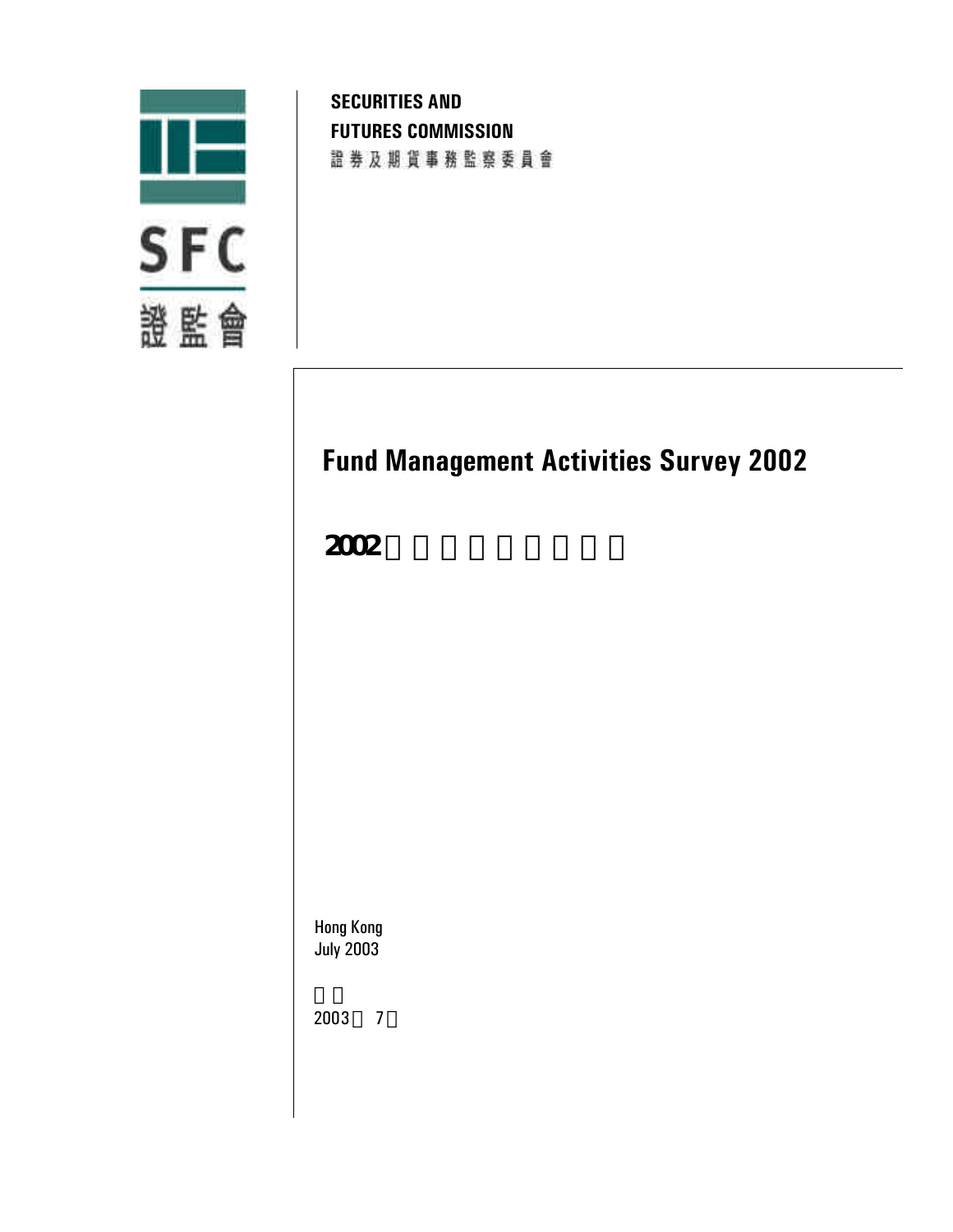# **Table of Contents**

| п |                                                                    | $\mathbf{1}$             |
|---|--------------------------------------------------------------------|--------------------------|
|   |                                                                    | $\overline{4}$           |
| п |                                                                    | $\overline{\mathcal{A}}$ |
| п | <b>Findings</b>                                                    |                          |
|   | Combined discretionary and non-discretionary assets under          | 5                        |
|   |                                                                    | 5                        |
|   | Total assets under management (AUM) excluding pure advisory assets | 6                        |
|   |                                                                    | $\overline{7}$           |
|   |                                                                    | $\overline{7}$           |
|   | AUM (\$1,491 billion) - allocation of investments                  | 8                        |
|   |                                                                    | 8                        |
|   | Assets managed in Hong Kong (\$739 billion) - type of funds        | 10                       |
|   | Assets managed in Hong Kong (\$739 billion) - geographical spread  | 11                       |
|   | Assets managed in Hong Kong (\$739 billion) - asset class          | 12                       |
|   |                                                                    | 13                       |
|   |                                                                    | 14                       |
|   |                                                                    | 15                       |
|   |                                                                    | 15                       |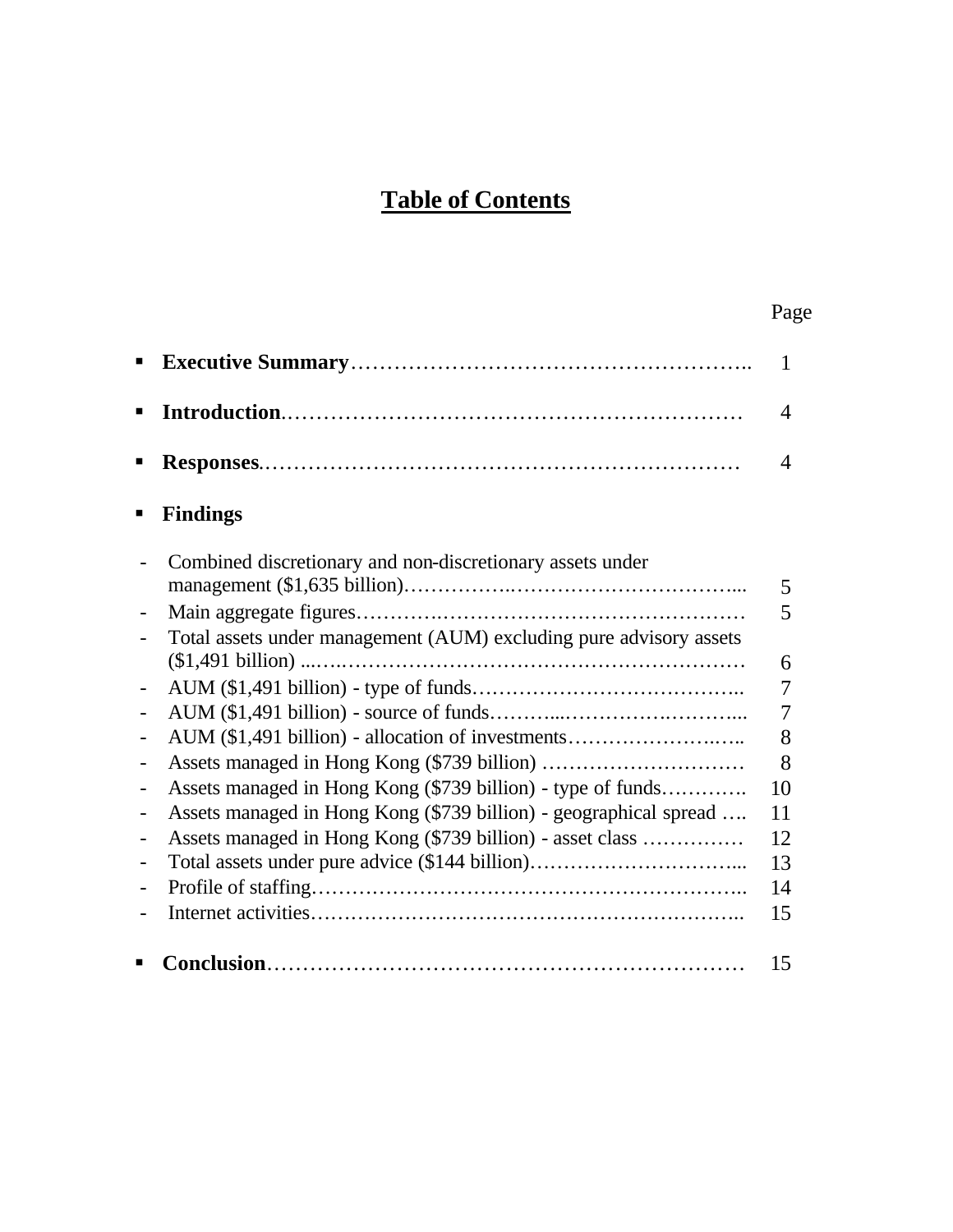#### **Executive Summary**

The Securities and Futures Commission (SFC) has conducted a survey of fund management activities in Hong Kong as of 31 December 2002. The major findings are:

#### *The results of FMAS 2002 indicated that Hong Kong remained a major fund management center in the Asia Pacific region for attracting overseas funds for management, and assets under management has been consistent for the past three years.*

- As at the end of 2002, assets under management<sup>1</sup> (AUM) amounted to \$1,491 billion<sup>2</sup>. Of this amount, \$932 billion (63%) was derived from non-Hong Kong investors.
- For the past three years, the reported AUM has remained steady at around \$1.5 trillion, as illustrated by the following graph. Assets managed in Hong Kong, on the other hand, has demonstrated a three-year growth trend, with year-on-year growth rates of 6.5% for 2000-01 and 10.8% for 2001-02 respectively.



Reflecting the attraction of Hong Kong as a major fund management center in the region, the number of firms that reported Hong Kong as its Asian headquarters increased from 34 in 2001 to 36 in 2002.

<sup>&</sup>lt;sup>1</sup> "Assets under management" or "AUM" in this paper refers to assets under management excluding assets under pure investment advice.

 $2^2$  All dollar amounts are in Hong Kong dollars, unless otherwise specified.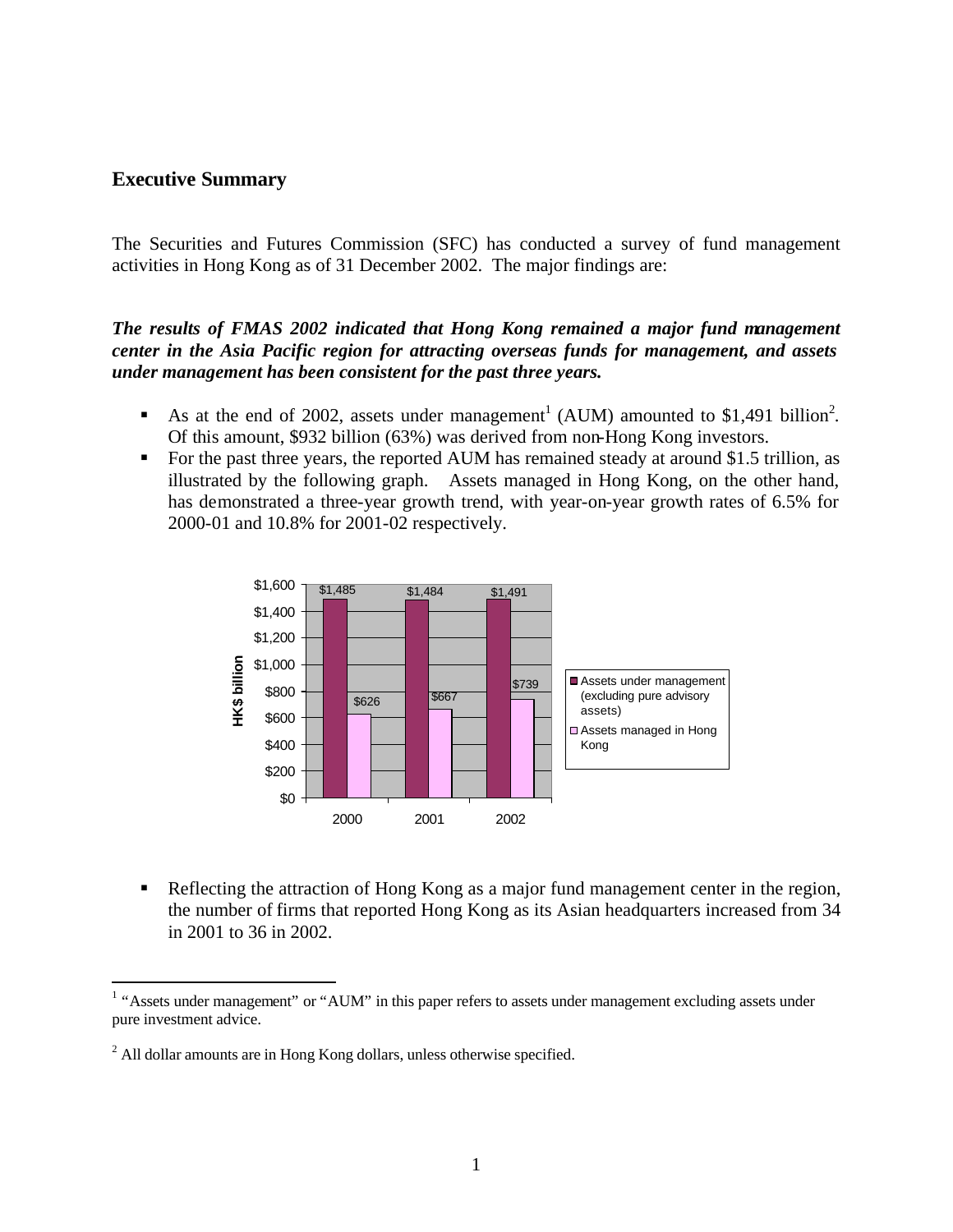In line with global developing trends, Hong Kong appeared to have attracted boutique fund houses to set up their businesses here. There were 44 new respondents to the FMAS 2002, and these are mostly small and medium sized firms with no global affiliations.

# *There was considerable growth in fund management activities in Hong Kong's own market in 2002. The importance of Hong Kong's role as a fund management center has increased in 2002 was evidenced by the increase in the amount of funds in respect of portfolio management that was sourced from, managed out of, and invested in Hong Kong, as compared with 2001.*

- As at the end of 2002, there were 192 companies<sup>3</sup> that provided fund management or advisory services and derived gross operating income from such activities as compared to 172 companies<sup>4</sup> a year ago  $(+12%)$ .
- ß As seen above, assets managed in Hong Kong, excluding the amount of assets subcontracted or delegated overseas, grew from  $$667.6$  billion to  $$739.2$  billion  $(+11\%)$ . Of this, equities was the most significant asset class and accounted for 59% of the total assets under management in Hong Kong.
- There were also increases in funds pertaining to advisory services sourced from and managed out of Hong Kong. Pure advisory assets sourced from Hong Kong grew from \$30 billion to \$43 billion (+43%) while pure advisory assets managed in Hong Kong grew from \$72.5 billion to \$83 billion  $(+14\%)$ .
- AUM sourced from Hong Kong investors grew from \$454 billion to \$558 billion (+23%). This also marked the second consecutive growth year for monies sourced from Hong Kong.
- The amount of assets invested in Hong Kong grew from \$301 billion to \$364 billion  $(+21\%)$ .
- ß Such sizable growth in Hong Kong's own market could be attributable to growing contributions in mandatory provident funds schemes (MPF), increased investment in SFC authorised retail funds by Hong Kong investors, growth in non SFC-authorised funds, and increased assets managed on behalf of high net worth individuals (HNWIs).
- ß As at 31 December 2002, there were 2,001 SFC authorized retail funds with an aggregated net asset value of \$2,662 billion. The SFC authorized an increased number of funds in 2002 compared with a year before. In 2002, it authorized 399 funds with an aggregated net asset value of \$298 billion versus 316 funds with an aggregated net asset value of \$218 billion in 2001.

1

 $3^3$  Comprised of 185 respondents to FMAS 2002 and seven outstanding respondents.

<sup>&</sup>lt;sup>4</sup> Comprised of 159 respondents to FMAS 2001, seven outstanding respondents and six registrants that did not have assets under management as at the end of 2001.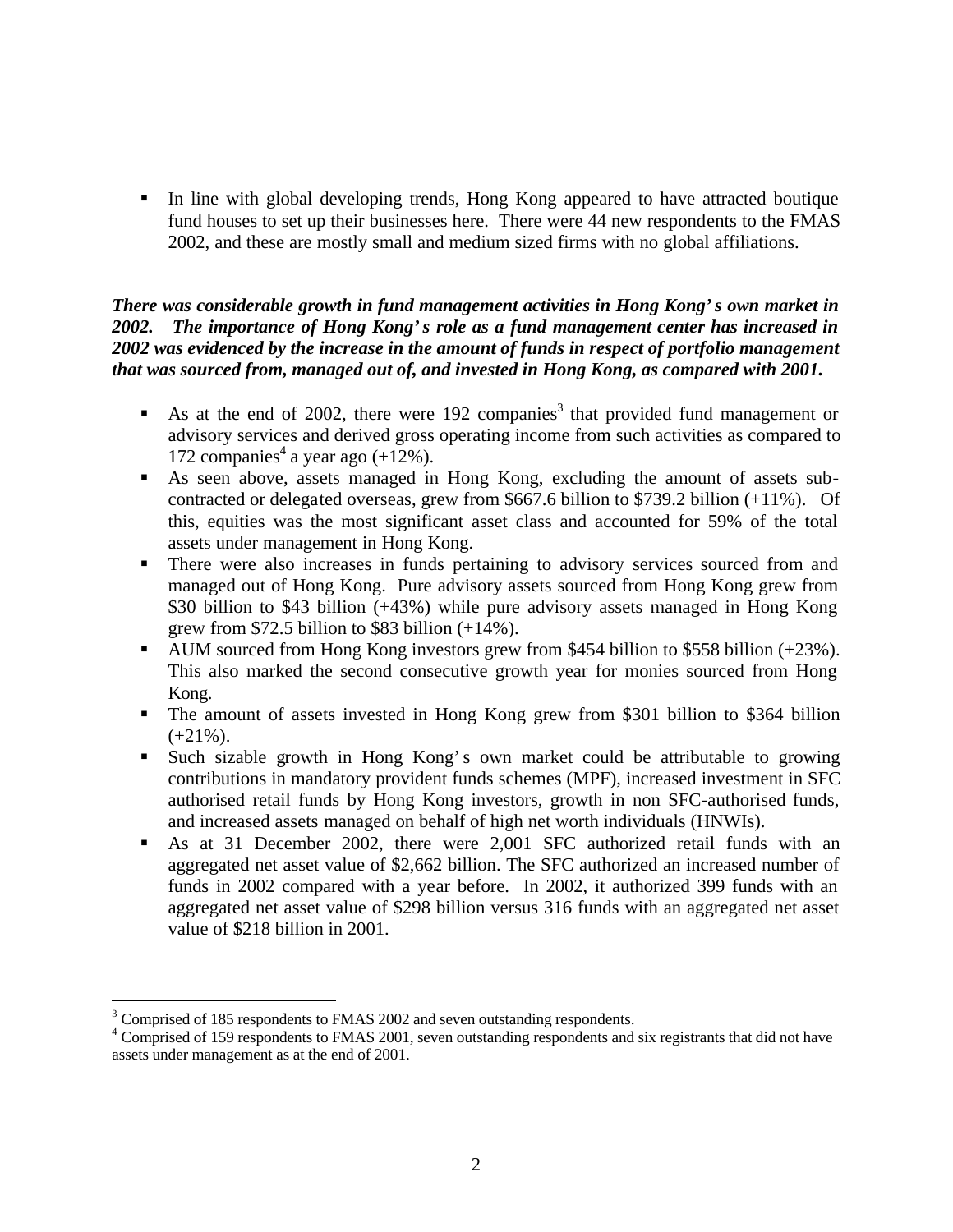- As at the end of 2002, there were 856 investment professionals in the fund management industry in Hong Kong. Such professionals mainly specialized in equities and were proficient in investing in the Asia-Pacific regions, and particularly in mainland China and Hong Kong.
- There were about half as many marketing and sales staff as there were investment professionals in the fund industry in 2002 and they specialized in serving customers in Hong Kong and also the rest of Asia Pacific, especially mainland China and Taiwan.

# *Hong Kong is committed to constantly facilitating market development without compromising investor protection.*

- Hong Kong has a wide variety of investment products to offer and products such as guaranteed funds have generated substantial growth in 2002. This could be attributed to investors' preference for conservative investment instruments and alternatives to bank deposits in a low interest rate environment.
- ß Hong Kong's fund management industry will continue to develop new products, a process which is facilitated by the government and the SFC.
- The SFC has facilitated the offering of a wide range of investment products to the market. This has helped to spur the growth in the industry. Various initiatives to facilitate product innovation that were completed in 2002 included:
	- Guidelines on Index-tracking Funds;
	- ♦ Enhancement of the Guidelines on Guaranteed Funds;
	- ♦ Guidelines on Hedge Funds; and
	- ♦ Guidelines on Hedge Funds Reporting Requirements.
- There are also other initiatives in the pipeline. Following public consultation on real estate investment trusts (REITs) and exchange traded funds (ETFs), the SFC will be issuing authorization guidelines on these specialized products very soon.
- The Capital Investment Entrant Scheme (the Scheme), which is expected to be introduced by the government in the third quarter of 2003, is likely to increase the demand for SFC authorized funds. Upon meeting certain investment criteria, some of the SFC authorized funds will be included as permissible investments under the Scheme. The capital inflow is also expected to raise the assets both invested and managed in Hong Kong.
- ß Other initiatives of relevance to the fund management industry would include simplification of the stock lending and borrowing regime and rationalization of the short selling rules in respect of ETFs. These are expected to enhance liquidity while maintaining adequate transparency in the market, and further consolidate Hong Kong's position as a premier fund management centre in the region.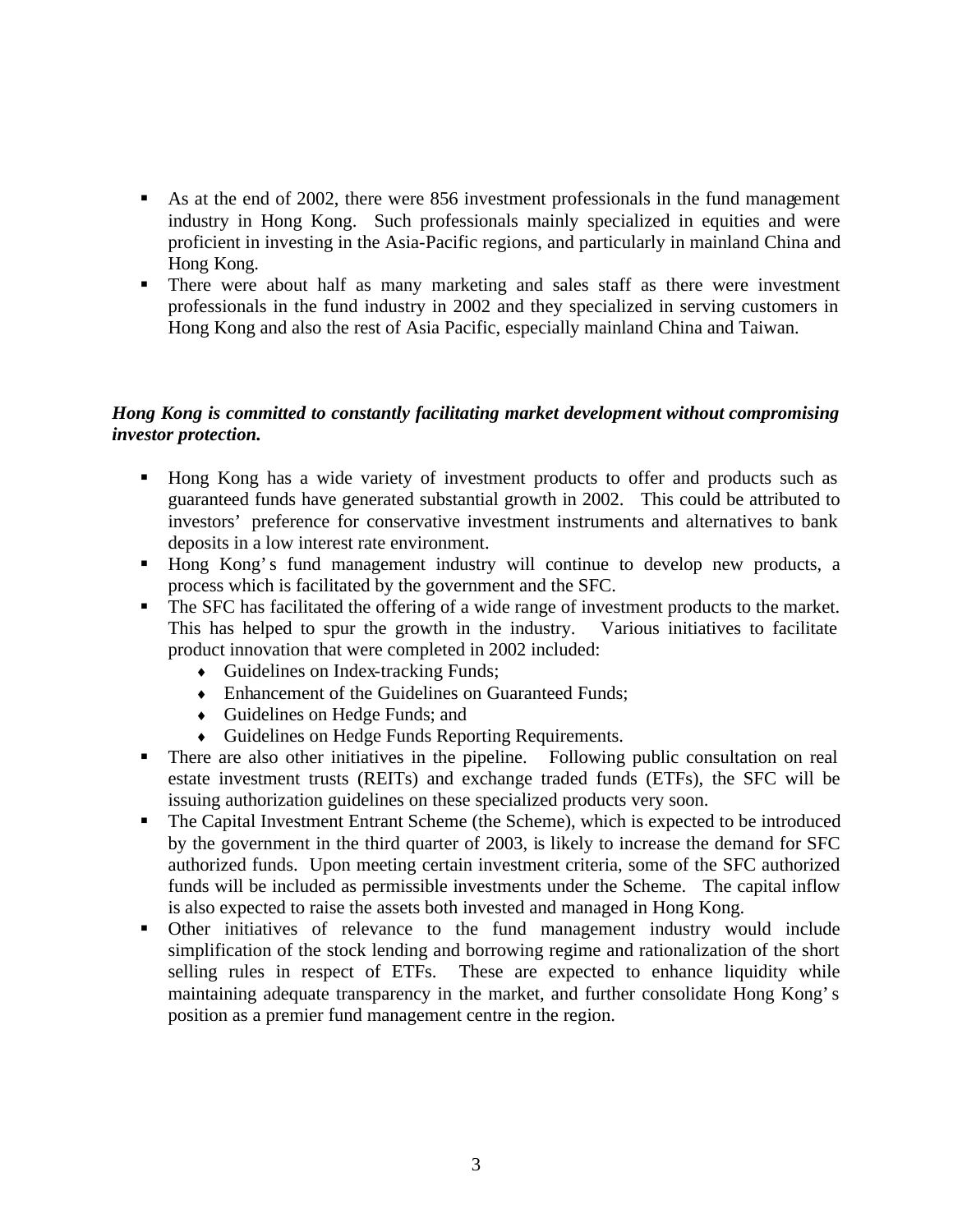# **Introduction**

- 1. This annual Fund Management Activities Survey (FMAS) exercise was first conducted for the year ended 31 December 1999. Its aim is to collect information on fund management activities in Hong Kong. Such information would enable better understanding of fund management activities and identify possible trends, both of which are crucial for the formulation of policies to regulate the fund management industry and to facilitate its long-term growth in Hong Kong.
- 2. The FMAS 2002 invited responses from those SFC registrants and exempt persons<sup>5</sup> that had gross operating income derived from fund/portfolio management in managing funds/portfolios and/or giving advice on funds/portfolios during the year ended 31 December 2002. The inclusion of these companies was intended to achieve a more comprehensive picture of the size of the fund management business in Hong Kong.
- 3. To differentiate between the management of funds and the advisory business, the questions that were asked in the survey were divided into two parts. The first part focused on the amount of assets that was managed by the respondents; the second part on the amount of assets that was the subject matter as to which pure advisory services were provided by the respondents.
- 4. For the first time, the FMAS 2002 also collected information on staff numbers categorized by job function and product specialty, and distribution of assets managed Hong Kong categorised by asset classes and geographical regions.

# **Responses**

 $\overline{a}$ 

- 5. As in the previous surveys, the FMAS 2002 was conducted in conjunction with Licensing Department's annual Intermediaries Activities Survey.
- 6. A total of 185 SFC registrants or exempt persons responded to the FMAS 2002, analysed as follows:

 $<sup>5</sup>$  All references to "SFC registrants" and "exempt persons" in this paper are as defined under the former regime</sup> before the Securities and Futures Ordinance took effect on 1 April 2003.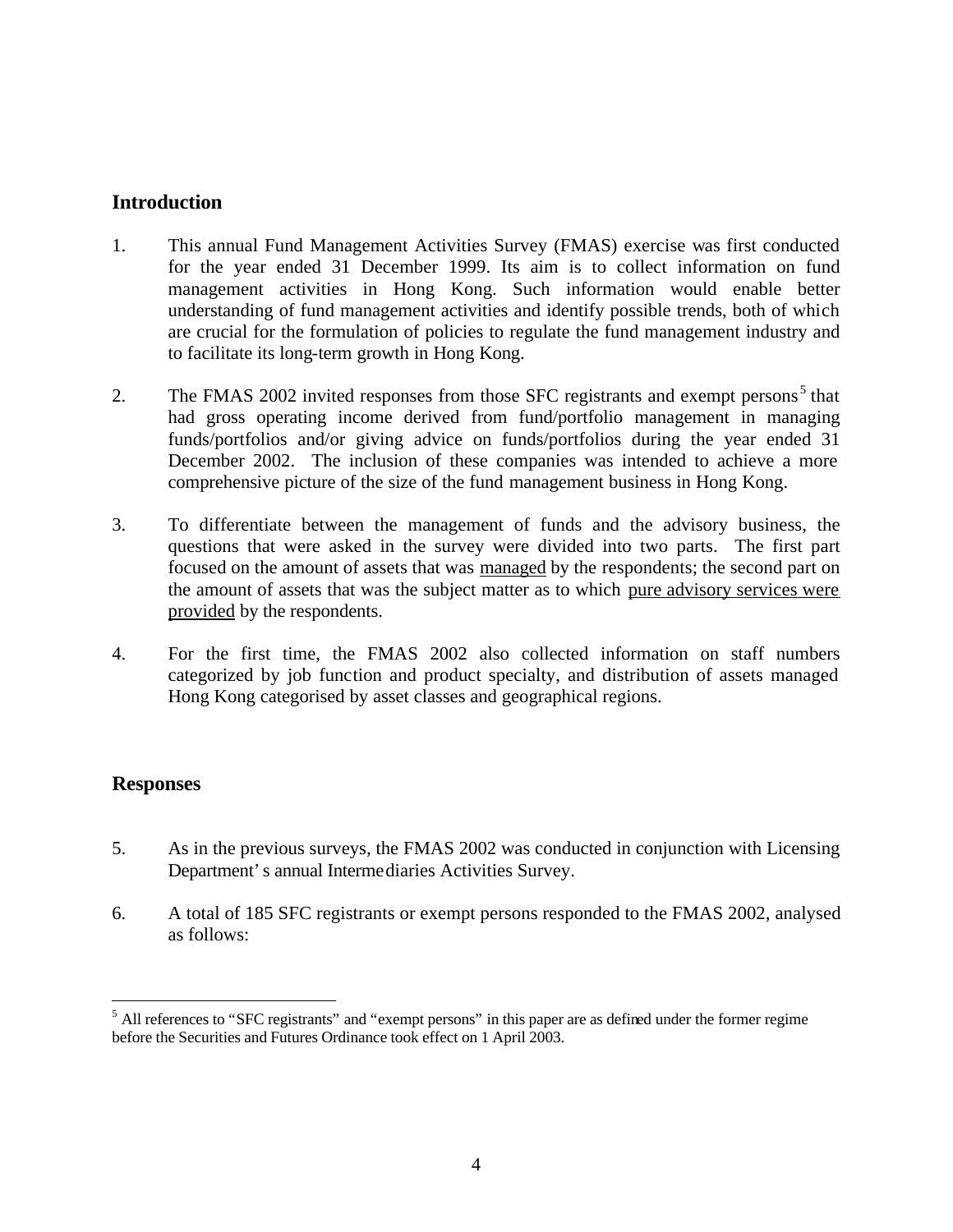| Respondents with AUM only<br>Respondents with pure advisory assets only | 124<br>36 |
|-------------------------------------------------------------------------|-----------|
| Respondents with both types of assets                                   | 25        |
|                                                                         | 185       |

- 7. Apart from the 185 respondents, there were seven late respondents who had gross operating income derived from fund management in 2002. Therefore, there should have been 192 companies that provided fund management or advisory services and derived gross operating income from such activities as at the end of 2002.
- 8. It is noted that 44 companies were first time respondents to the FMAS [2001: 14]. These first time respondents were mainly boutique fund managers not affiliated with global investment management groups.
- 9. There were 36 respondents [2001: 34] that reported Hong Kong as their regional headquarters. These firms included various well-known global fund management groups. They also appeared to have developed specialist expertise in equities.

# **Findings**

#### *Combined discretionary and non-discretionary assets under management (\$1,635 billion)*

10. Results of FMAS 2002 suggested that Hong Kong remained a major center in the region for attracting funds for management. Combined discretionary and non-discretionary assets under management stood at \$1,635 billion [2001: \$1,625 bil], comprising of \$1,491 billion assets under management and HK\$144 billion assets under advice. This represented a marginal increase of 0.6% over the 2001 level.

#### *Major aggregate figures*

11. The major aggregate figures are summarized as follows: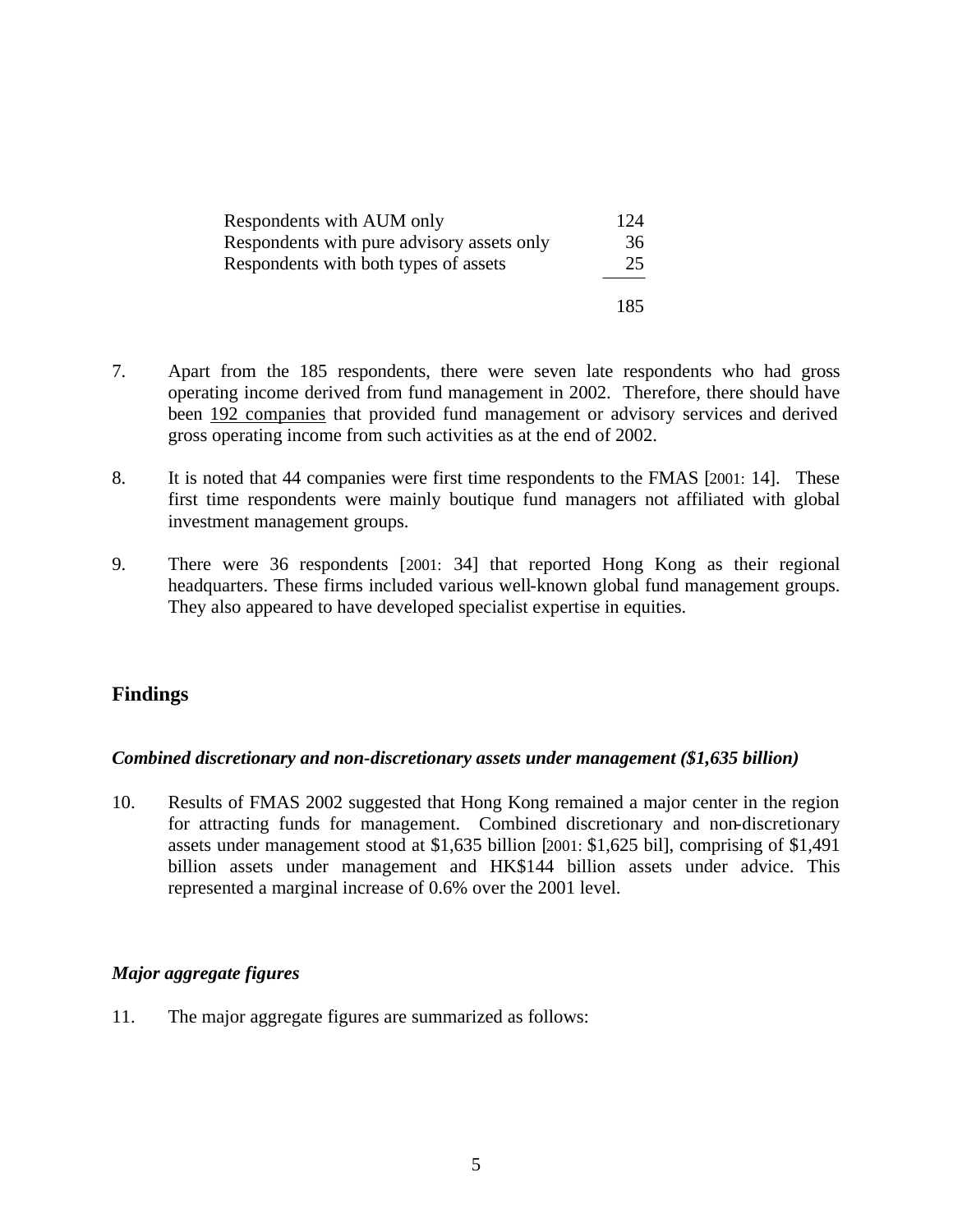| <b>Major Aggregate Figures of FMAS 2002</b>                                                                                             |                  |  |  |  |  |  |  |
|-----------------------------------------------------------------------------------------------------------------------------------------|------------------|--|--|--|--|--|--|
| (as of 31 December 2002)                                                                                                                |                  |  |  |  |  |  |  |
| (HK\$ in Million)                                                                                                                       | <b>Total AUM</b> |  |  |  |  |  |  |
| <b>Managing Funds or Portfolios</b>                                                                                                     |                  |  |  |  |  |  |  |
| Total assets under management by the company = (A) Where $A = B+C$                                                                      | 1,490,587        |  |  |  |  |  |  |
| Amount of assets directly managed by the company in Hong $Kong = (B)$                                                                   | 731,687          |  |  |  |  |  |  |
| Amount of assets sub-contracted or delegated to other offices/third parties for management = (C) Where $C = D+E$                        | 758,900          |  |  |  |  |  |  |
| Amount of assets sub-contracted or delegated to other offices/third parties in Hong Kong for management = (D)                           | 7,510            |  |  |  |  |  |  |
| Amount of assets sub-contracted or delegated to other offices/third parties overseas for management $= (E)$                             | 751,390          |  |  |  |  |  |  |
| Total assets managed in Hong Kong = $(F)$ Where $F = B + D$                                                                             | 739,198          |  |  |  |  |  |  |
| <b>Giving Advice on Funds or Portfolios</b>                                                                                             |                  |  |  |  |  |  |  |
| Total assets on which company advises = $(H)$ Where $H = I+J$                                                                           | 144,301          |  |  |  |  |  |  |
| Amount of assets directly advised by the company in Hong $Kong = (I)$                                                                   | 80,350           |  |  |  |  |  |  |
| Amount of assets sub-contracted or delegated to other offices/third parties for providing the advisory services = (J) Where $J = K + L$ | 63,952           |  |  |  |  |  |  |
| Amount of assets sub-contracted or delegated to other offices/third parties in Hong Kong for providing the advisory = $(K)$             | 2,623            |  |  |  |  |  |  |
| Amount of assets sub-contracted or delegated to other offices/third parties overseas for providing the advisory services = $(L)$        | 61,329           |  |  |  |  |  |  |
| Total assets on which advice is given in Hong Kong = $(M)$ Where M = I+K                                                                | 82,973           |  |  |  |  |  |  |

#### *Total assets under management excluding pure advisory assets ( \$1,491 billion)*

- 12. The amount of AUM as at the end of 2002 was largely unchanged from a year earlier. Total assets under management (AUM) stood at \$1,491 billion [2001: \$1,484 bil]. This represented a marginal increase of 0.4% over the 2001 level.
- 13. Growth in mandatory provident funds, SFC authorised retail funds, non SFC-authorised funds and private client funds offset shrinkage of assets in respect of pension funds and institutional funds. Thus, AUM was kept at a steady level of \$1,491 billion as compared to the 2001 level of \$1,484 billion.
- 14. The implementation of the MPF in December 2000 had increased public awareness of the significance of long-term investment and diversification of risk. This in turn has aroused the investors' interest in funds. Private portfolios had also grown. On the other hand, institutional and pension monies have reduced in face of the downturn of the economy.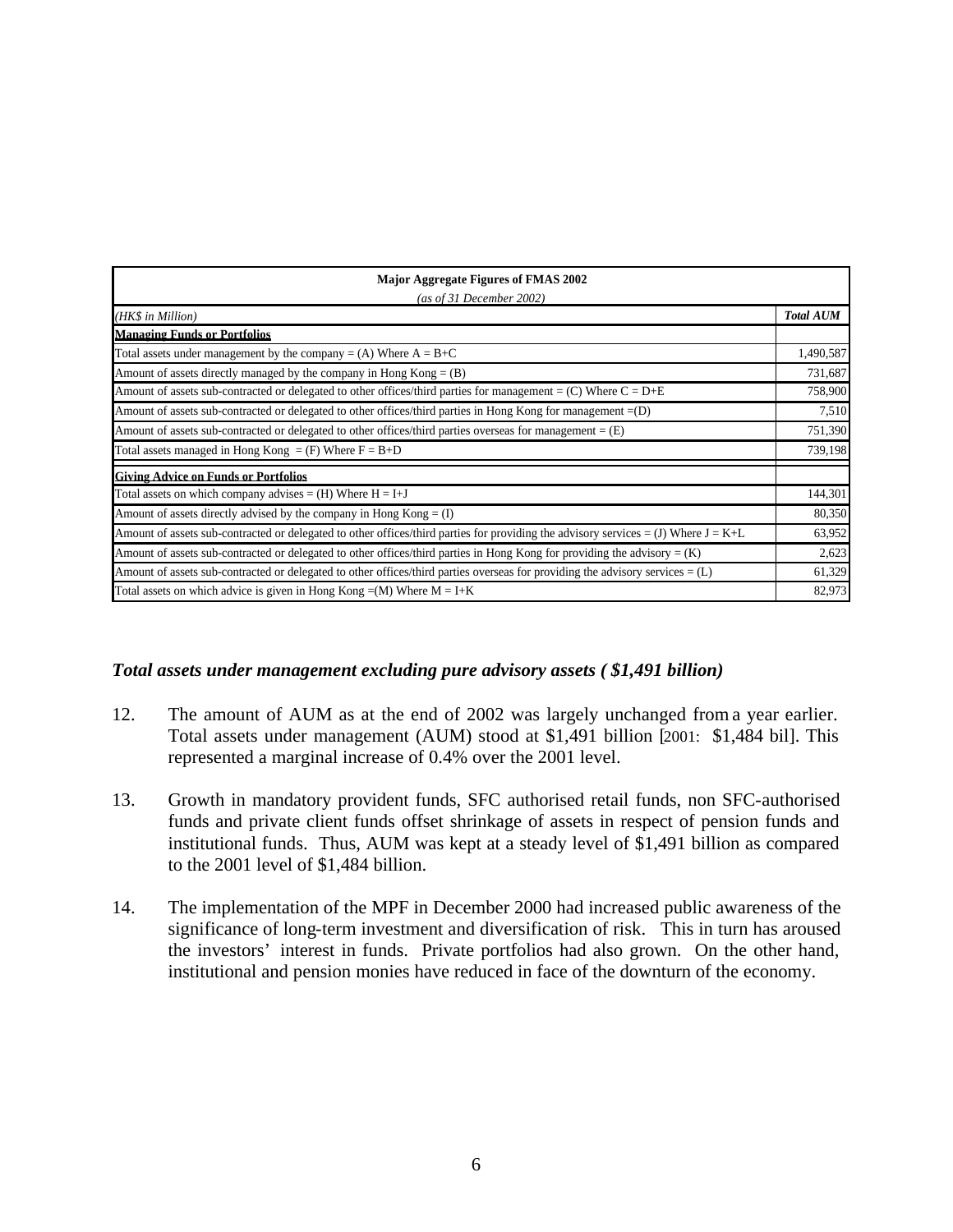#### *AUM (\$1,491 billion) - type of funds*

15. Institutional funds remained the major contributor to AUM, and accounted for 45% of the total. This was followed by: pension funds, non SFC-authorised funds, SFC authorised retail funds, mandatory provident funds, private clients funds and others.



#### *AUM (\$1,491 billion) – source of funds*

1

- 16. The survey revealed that \$558 billion, or 37% of AUM, was sourced domestically. Compared to 2001, for which \$454 billion was sourced domestically, there was an increase of 23% of assets sourced from Hong Kong investors from a year ago. This marked a second consecutive growth year<sup>6</sup> for a growing proportion of monies sourced from Hong Kong. It is suggested that the growth of MPF, coupled with increased investors' interest in funds had explained the growth.
- 17. Non-Hong Kong investors continued to play a dominant role in the development of the fund management industry in Hong Kong, accounting for the balance of 63% [2001: 69%] of the assets under management. The following charts illustrate the change in the source of AUM over the last two years.

<sup>&</sup>lt;sup>6</sup> Assets sourced from Hong Kong investors grew from \$405 billion in 2000 to \$454 billion in 2001, an increase of 12% or \$49 billion.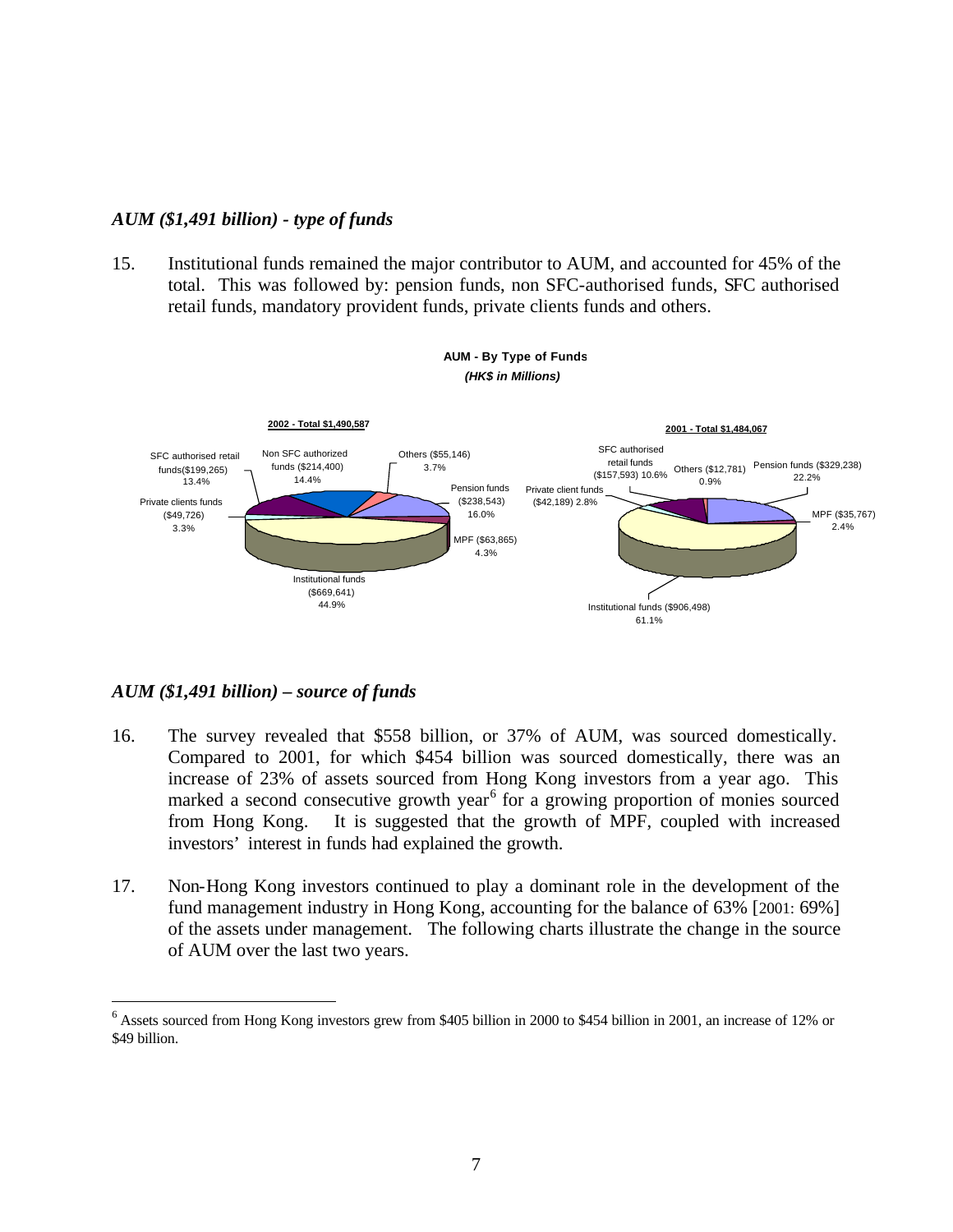

#### *AUM (\$1,491 billion) – allocation of investments*

- 18. In terms of the geographical allocation of investments, 24% [2001: 20%] of AUM was invested in Hong Kong and the remaining invested abroad. In terms of absolute figures, there was a 21% increase from assets invested in Hong Kong from \$301 billion in 2001 to \$364 billion in 2002. Thus, it appeared that fund managers had favored investments in Hong Kong as at the end of 2002.
- 19. AUM invested in Hong Kong continued to be predominantly in equities. Equities accounted for \$205 billion [2001: \$185 bil] or 56% [2001: 61%] of total funds invested in Hong Kong. Yet, the proportion of funds invested in bonds had grown significantly from \$47 billion in 2001 to \$85 billion in 2002, representing an increase of 81% over the past year. This may be due to various market facilitative initiatives to develop the local bond market in Hong Kong.

#### *Assets managed in Hong Kong (\$739 billion)*

20. Out of the total AUM of \$1,491 billion, after excluding assets that were delegated or subcontracted overseas, approximately half or \$739 billion [2001: \$667 bil] were managed in Hong Kong. This represented an increase of 11% over last year.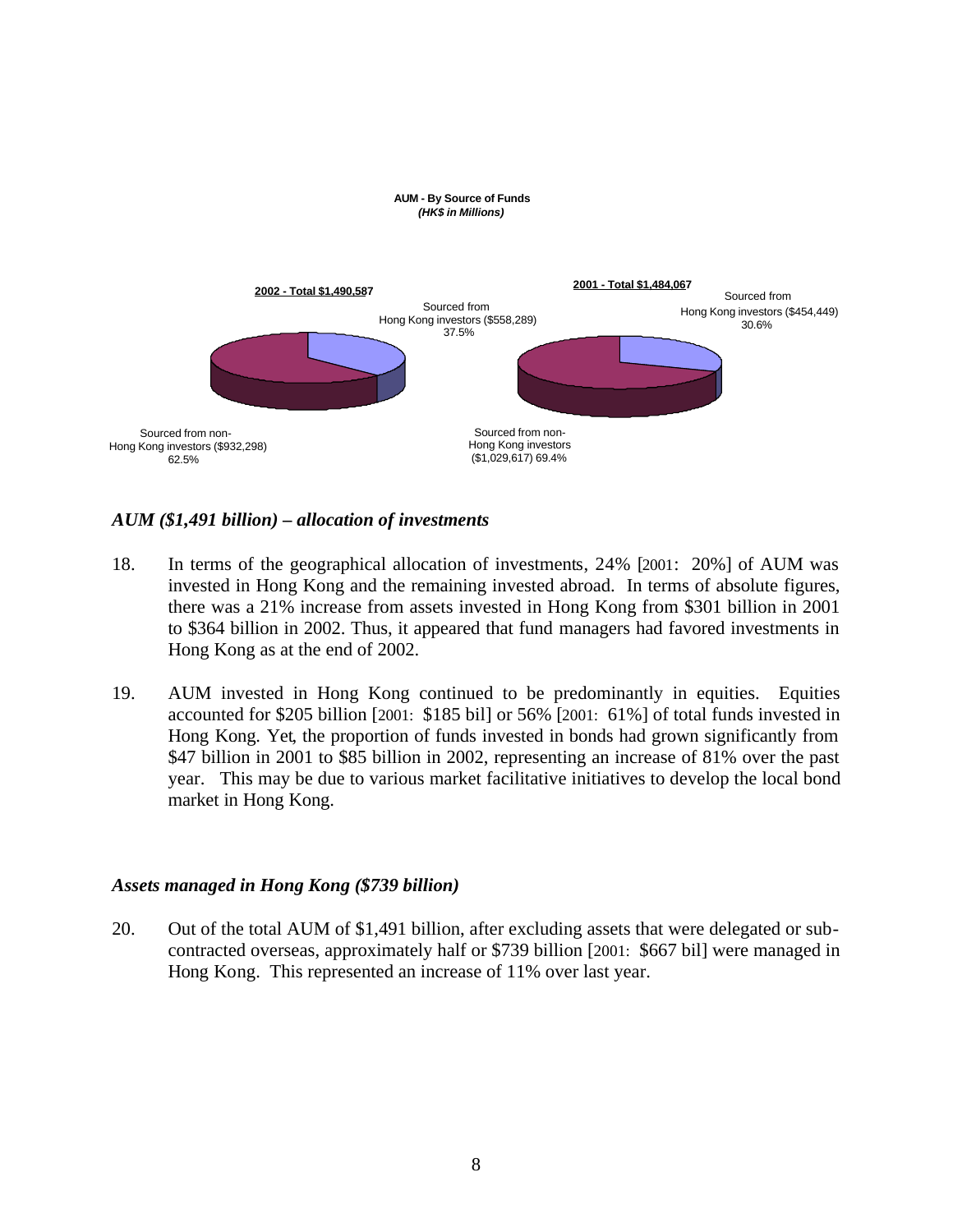21. The following graph would note that there was a growing trend for an increased proportion of funds to be managed in Hong Kong, from 42.2% (2000) to 44.6% (2001) to 49.6% (2002), out of total AUM.



**AUM (HK\$ in Million)**

22. The AUM distribution for assets managed in Hong Kong vis-à-vis sub-contracted or delegated overseas categorised by types of assets is depicted in the following table.

| <b>AUM - by Type of Funds</b>      |                                   |                |                |       |                        |                 |       |                        |                        |           |  |
|------------------------------------|-----------------------------------|----------------|----------------|-------|------------------------|-----------------|-------|------------------------|------------------------|-----------|--|
| (HK\$ in Billions)                 |                                   | 2002           |                |       | 2001                   |                 |       | 2000                   |                        |           |  |
|                                    |                                   |                | %              | Total |                        | %               | Total |                        | %                      | Total     |  |
| <b>Pension Funds</b>               | Managed in HK<br>Managed overseas | 113.7<br>124.8 | 47.7%<br>52.3% | 238.5 | 140.7<br>188.5         | 42.7%<br>57.3%  | 329.2 | 136.2<br>153.9         | 46.9%<br>53.1%         | 290.1     |  |
| <b>MPF</b>                         | Managed in HK<br>Managed overseas | 49.6<br>14.3   | 77.6%<br>22.4% | 63.9  | 32.4<br>3.3            | 90.7%<br>9.3%   | 35.8  | <b>NA</b><br><b>NA</b> | <b>NA</b><br><b>NA</b> | <b>NA</b> |  |
| <b>Institutional Funds</b>         | Managed in HK<br>Managed overseas | 284.5<br>385.1 | 42.5%<br>57.5% | 669.6 | 329.5<br>573.9         | 36.5%<br>63.5%  | 903.4 | 322.7<br>639.9         | 33.5%<br>66.5%         | 962.6     |  |
| <b>Private Client Funds</b>        | Managed in HK<br>Managed overseas | 44.5<br>5.2    | 89.6%<br>10.4% | 49.7  | 26.0<br>5.7            | 82.1%<br>17.9%  | 31.7  | 24.5<br>5.2            | 82.5%<br>17.5%         | 29.7      |  |
| <b>SFC Authorized Retail Funds</b> | Managed in HK<br>Managed overseas | 161.5<br>37.8  | 81.0%<br>19.0% | 199.3 | 116.5<br>39.2          | 74.8%<br>25.2%  | 155.8 | 139.7<br>59.3          | 70.2%<br>29.8%         | 199.0     |  |
| Non SFC Authorized Funds           | Managed in HK<br>Managed overseas | 60.7<br>153.7  | 28.3%<br>71.7% | 214.4 | <b>NA</b><br><b>NA</b> | NA<br><b>NA</b> | NA    | <b>NA</b><br><b>NA</b> | <b>NA</b><br><b>NA</b> | <b>NA</b> |  |
| <b>Others</b>                      | Managed in HK<br>Managed overseas | 24.7<br>30.4   | 44.8%<br>55.2% | 55.1  | 9.2<br>3.6             | 72.1%<br>27.9%  | 12.8  | 3.4<br>0.5             | 87.6%<br>12.4%         | 3.9       |  |

23. In line with the data for the previous years, virtually all of the assets managed in Hong Kong was directly managed by the respondents, with only 1% being sub-contracted or delegated to other offices or third parties in Hong Kong for management.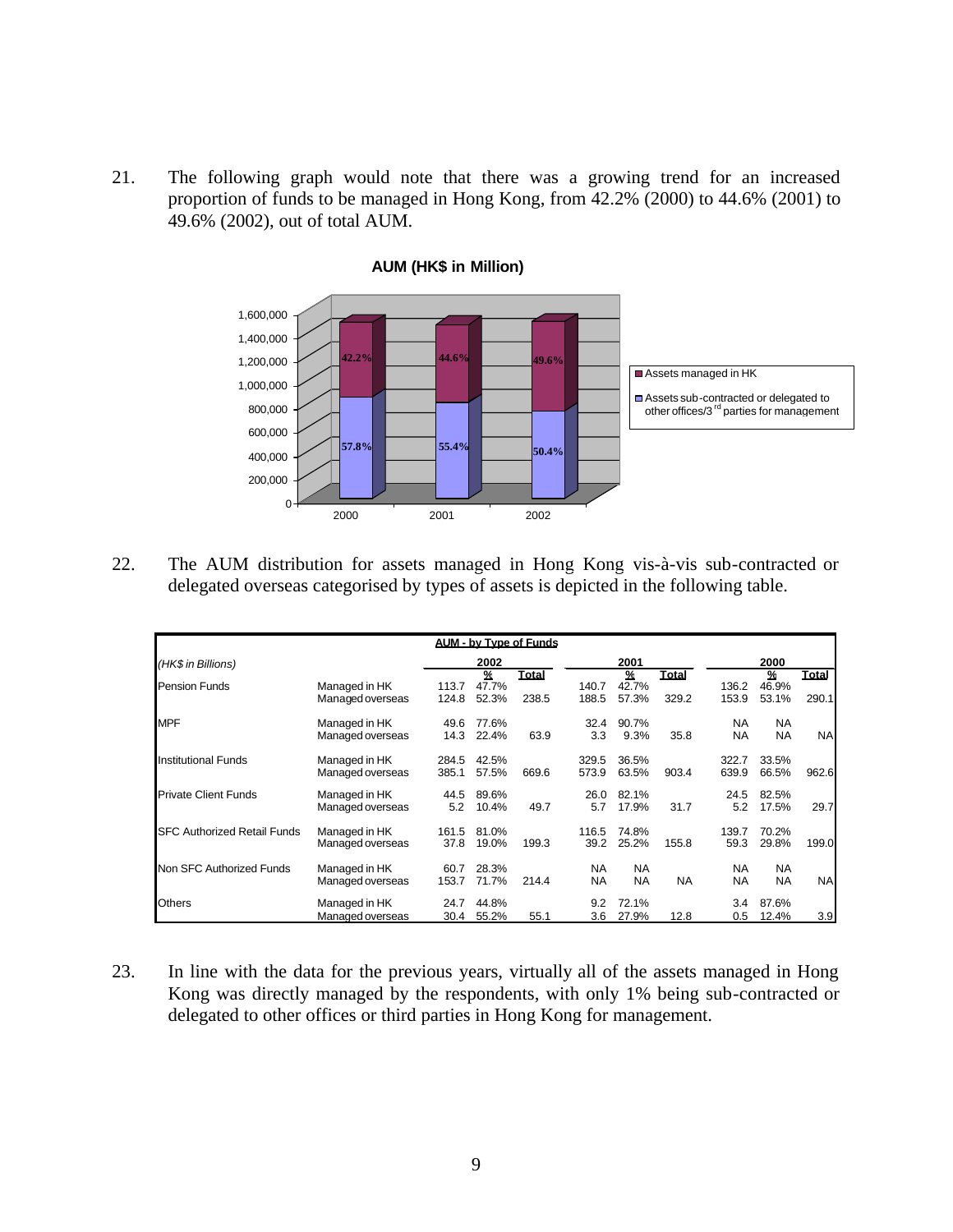#### *Assets managed in Hong Kong (\$739 billion) – type of funds*

24. A comparison of the breakdown of assets managed in Hong Kong by category as at the end of 2001 and 2002 respectively is as follows.



- 25. The noticeable gains in assets managed in Hong Kong could be attributed to various factors. In particular, growths in the order of magnitude of the absolute increase in assets may be explained by:
	- ß growth in non SFC-authorised funds (new category).
	- **The growth of SFC authorised retail funds (+38% from \$117 bil to \$161 bil);**
	- $\bullet$  the development of the MPF system (+56% from \$32 bil to \$50 bil); and
	- increased private client funds  $(+25\%$  from \$36 bil to \$45 bil).

These growths in assets had more than offset declines in:

- ß institutional funds (-14% from \$333 bil to \$285 bil); and
- pension funds  $(-19\%$  from \$141 bil to \$114 bil).
- 26. In particular, the MPF, which required the investment managers of MPF funds to be incorporated in Hong Kong, effectively meant a continuous supply of assets managed in Hong Kong. It also served as a catalyst for growth of the funds industry. Of late, it appeared that Hong Kong people's awareness of funds had been raised. Compared with before, Hong Kong investors appeared to be more receptive to funds, as seen by the growth of SFC authorized retail funds.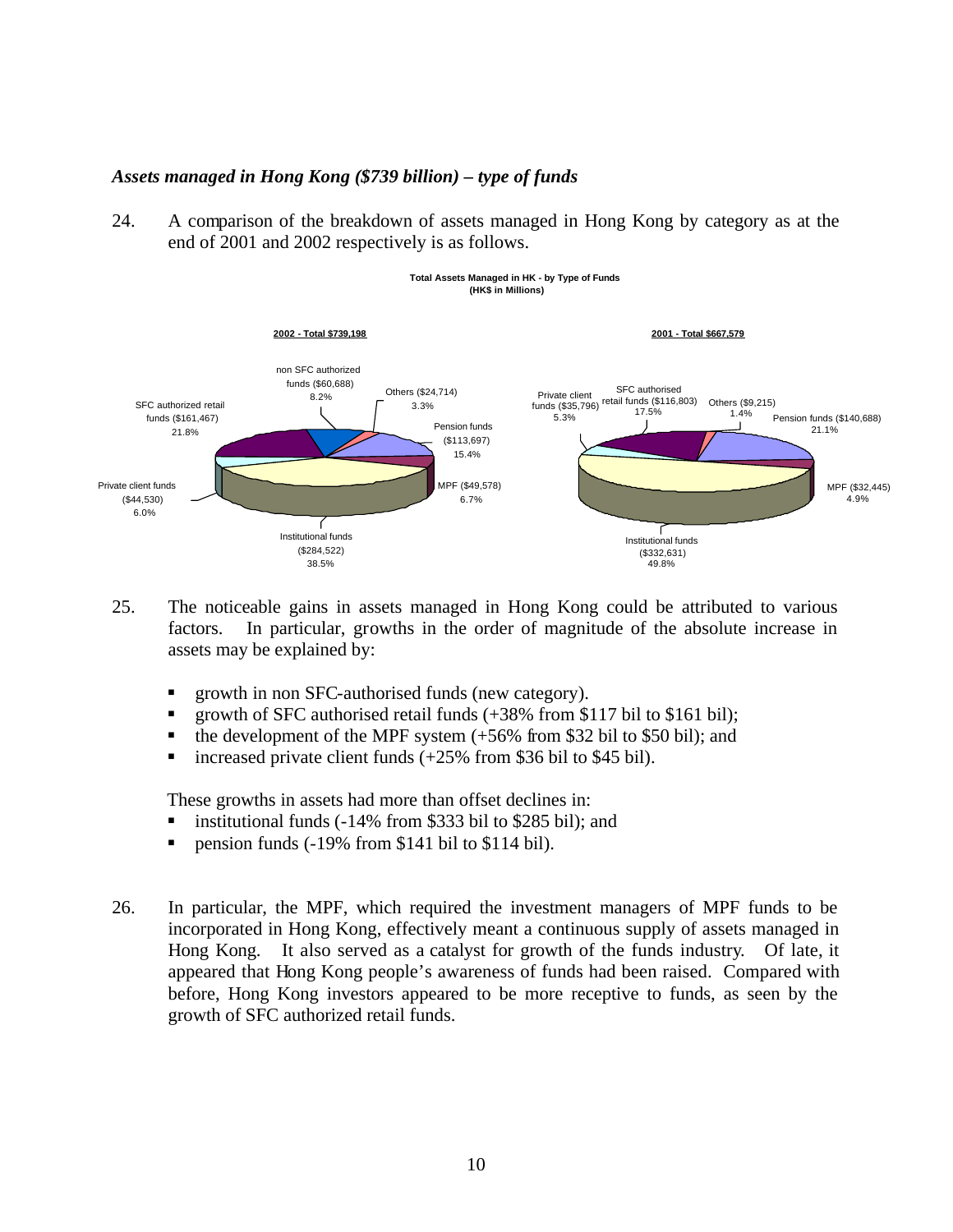- 27. The SFC authorised an increased number of funds as compared to the previous year. There were 2,001 SFC authorized funds as at the end of December 2002 with an aggregated net asset value of \$2,662 billion. During the year, the SFC authorized 399 funds in 2002, with an aggregate net asset value of \$298 billion as at the end of 2002.<sup>7</sup>
- 28. Within the category of SFC authorised retail funds, guaranteed funds represented the most significant fund type. It appeared that investors viewed guaranteed funds as a safe haven and an alternative to savings in deposits. Of the funds authorized by the SFC in 2002, 28% or 112 were guaranteed funds with a corresponding aggregate net asset value of \$52.5 billion as at the end of 2002.
- 29. The amount of assets managed in Hong Kong in respect of non SFC-authorised funds was not data that was actively solicited in the survey. However, this amount was taken out of the "Others" category for those respondents who had specified the nature of assets comprising of the "Others" category. Such amount was \$61 billion, or 8% of total asset managed in Hong Kong, and included both hedge funds and traditional funds that were non SFC-authorised funds.

#### *Assets managed in Hong Kong (\$739 billion) – geographical spread*

 $\overline{a}$ 

- 30. For the first time, the survey invited responses on breakdown by geographical regions and by asset classes of the assets under management in Hong Kong.
- 31. In terms of geographical allocation of investments, 79% of assets managed in Hong Kong were invested in the Asia-Pacific region including Japan. Specifically, 41% or \$301 billion worth of assets managed in Hong Kong was invested in Hong Kong and Mainland China. Investments in the rest of Asia Pacific including Japan accounted for 38% of assets managed in Hong Kong. Thus, Hong Kong based managers seemed to have developed an edge in investing in the markets near to them, in the Asia-Pacific region.

 $^7$  As a reference, the SFC authorised 316 funds in 2001, with an aggregate net asset value of \$218 bil as at 31 Dec 2001.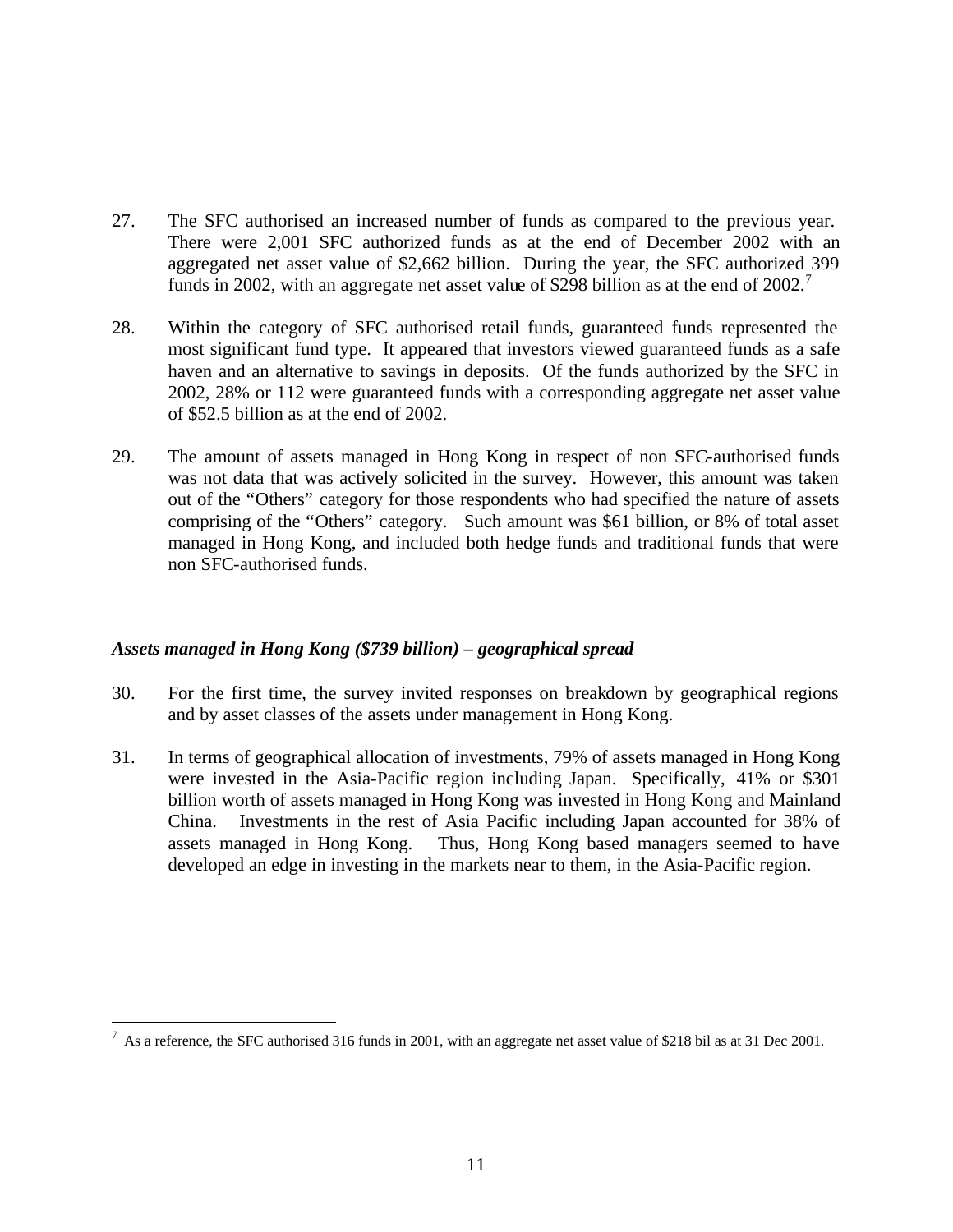

#### *Assets managed in Hong Kong (\$739 billion) – asset class*

32. As regards asset class specialization, assets managed in Hong Kong were heavily concentrated in equities, which accounted for 59% of the total. The following table depicts the distribution of assets managed in Hong Kong by asset class.

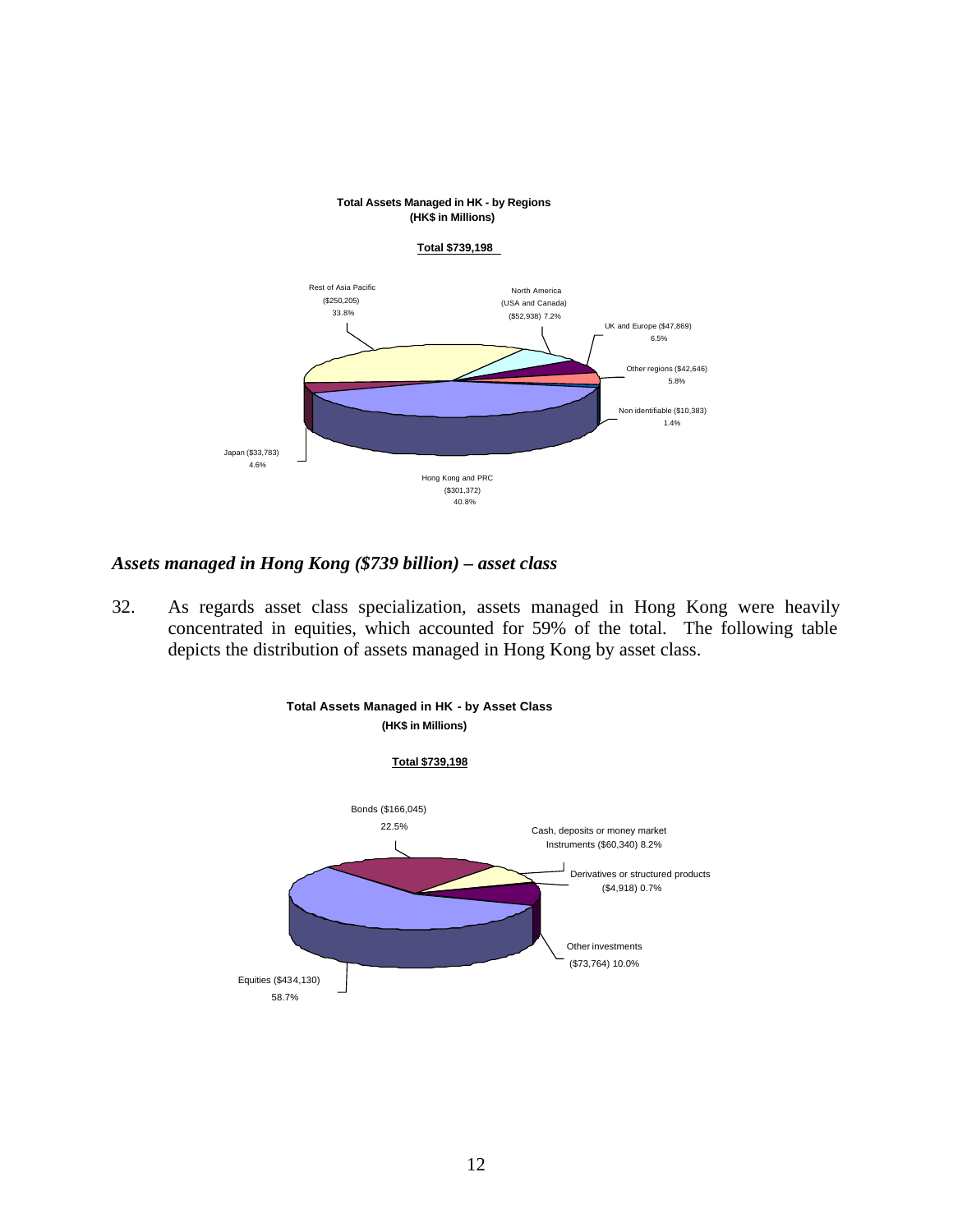#### *Total assets under pure advice (\$144 billion)*

- 33. The survey also invited responses from respondents that gave advice on funds or portfolios. Such respondents reported that a total of \$144 billion [2001: \$140 billion] worth of assets were the subject matter in respect of which advisory services were given. This is an increase of 2.7% over the 2001 level.
- 34. Of this amount, 57% (\$83 billion) pertained to advisory services provided in Hong Kong. The following charts show where the advisory services were performed and the delegation involved.



35. By type of funds, 32% of the \$144 billion worth of assets were institutional funds. By source of funds, 70% of the same amount were contributed by non-Hong Kong investors. The following charts illustrate the distribution of the advisory business by type of funds and source of funds, respectively.



#### **Distribution of Advisory Business in 2002 - by Type of Funds (HK\$ in Millions)**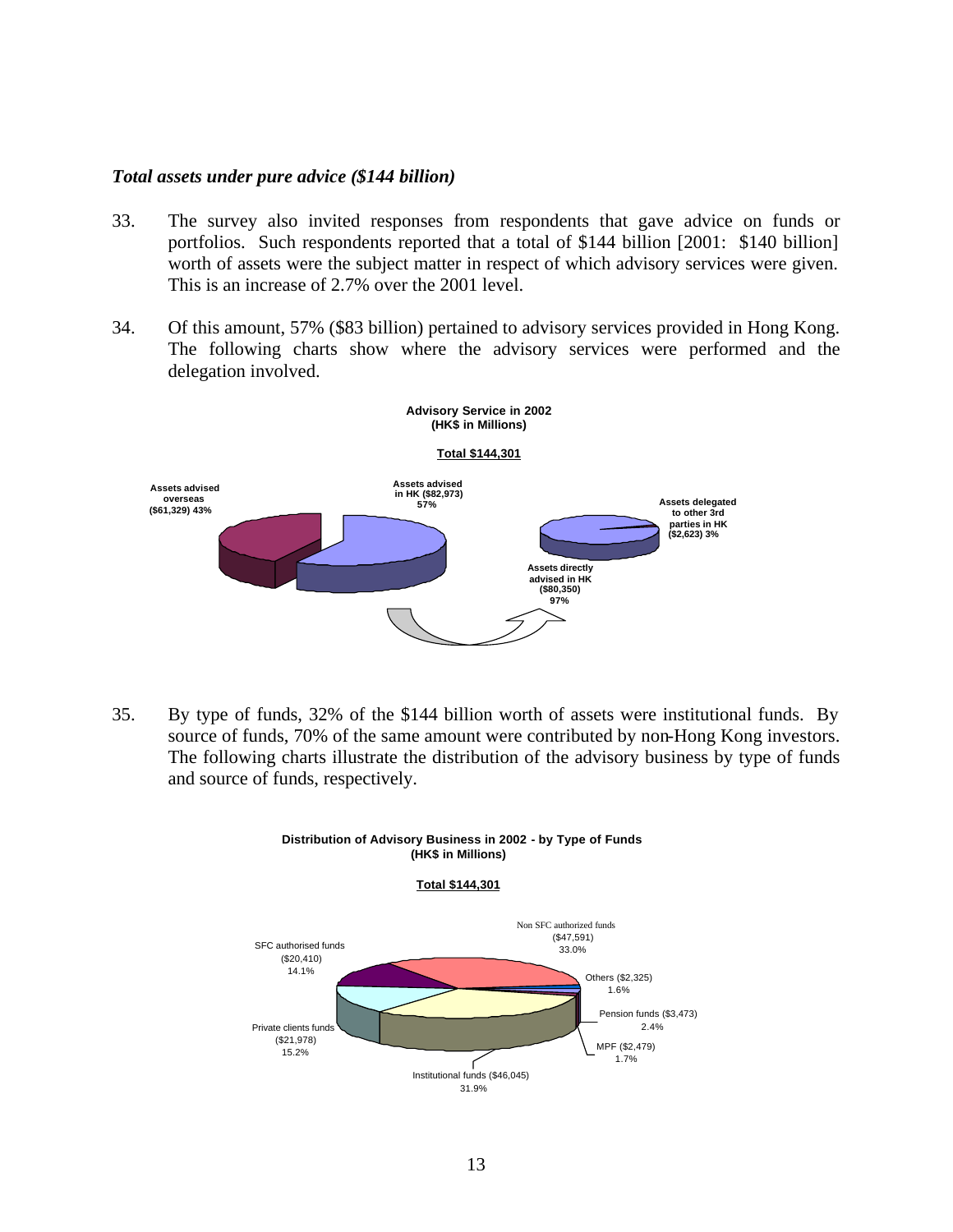

# *Profile of Staffing*

- 36. As noted above, for the first time, the survey invited responses on staff numbers categorized by job function and product specialty in respect of all SFC registrants and exempt persons who had gross operating income derived from fund/portfolio management in managing funds/portfolios and/or giving advice on funds/portfolios during the year ended 31 December 2002.
- 37. However, the FMAS 2002 did not include data in respect of service providers for the fund management industry where they were not SFC registrants or exempt persons even if they had gross operating income derived from managing and/or giving advice on funds/portfolios. Entities that fell outside the scope of FMAS 2002 would have included various banks, fund distributors, trustee/custodians, and investment banks.
- 38. Despite the restricted scope of the survey, total number of staff reported by the 185 respondents amounted to 2,872. To avoid double-counting, respondents were asked to apportion the headcount in respect of any staff member who performed multiple roles, had more than one product specialty, or had served more than one geographical region.
- 39. The respondents had approximately 856 investment professionals. Of these, 733 staff directly engaged in portfolio management and research analysis. Close to 70%, of such investment professionals in Hong Kong were equity specialists.
- 40. There were 473 sales and marketing staff. Their marketing efforts were primarily focused on the business needs of Hong Kong as their home base, followed by Mainland China and/or Taiwan, and the rest of Asia Pacific.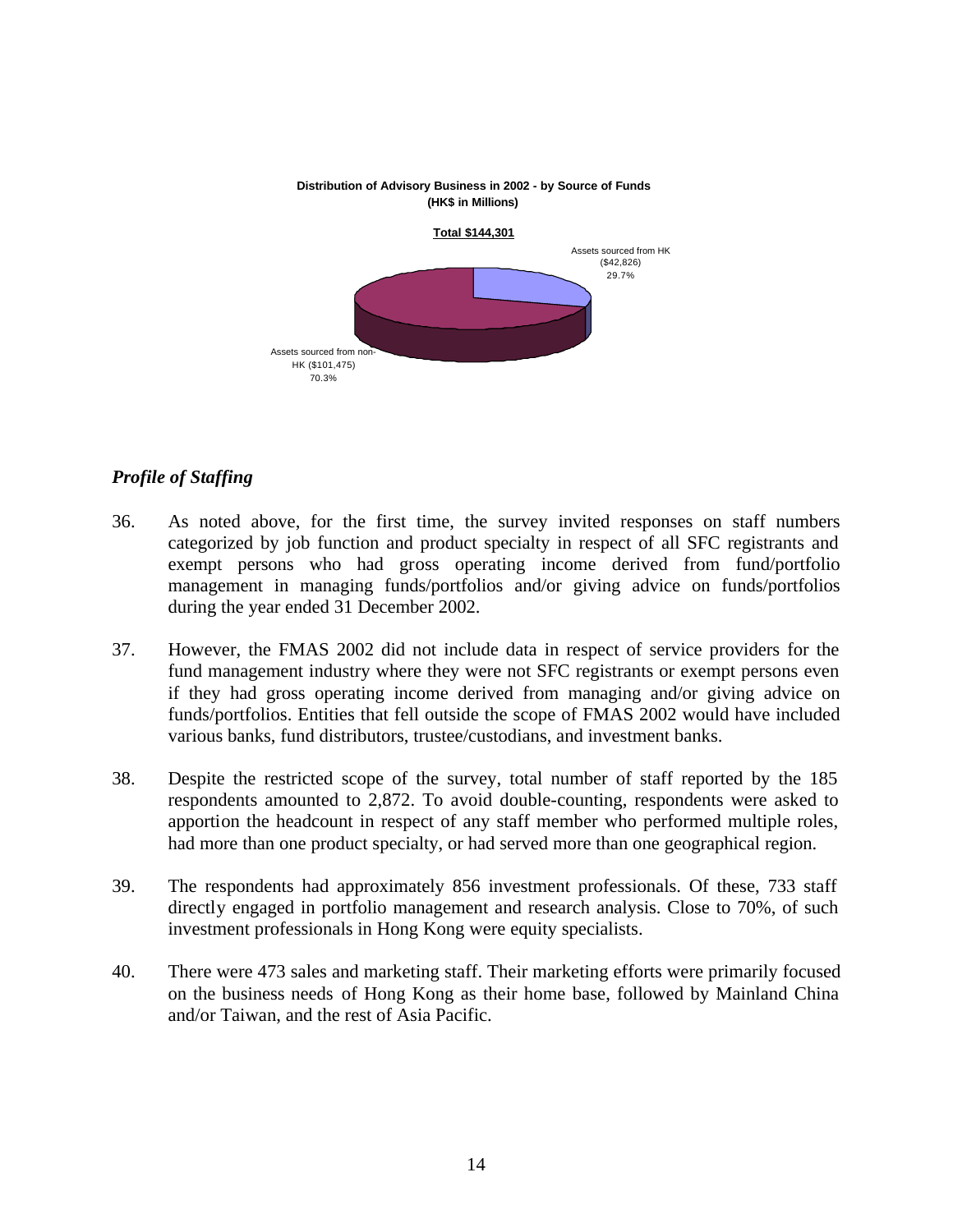#### *Internet activities*

41. While respondents make limited use of the internet to communicate with investors in terms of provision of information (eg. fund prices, offering documents etc), only two respondents used the internet in providing dealing activities in respect of SFC authorised retail funds.

# **Conclusion**

- 42. The FMAS 2002 indicated steady development in the fund management industry in Hong Kong. In particular, as noted above, there was considerable growth in assets managed in Hong Kong and assets sourced from Hong Kong investors.
- 43. In terms of expertise, it seems that Hong Kong has developed an expertise in managing assets in the Asia-Pacific region. By reference to the top ten respondents in the survey, it is suggested that Hong Kong has attracted many large multinational investment management firms in offering a wide range of investment products in Hong Kong.
- 44. As competition intensifies around the world and within the Asia-Pacific region, it is important for Hong Kong to evaluate its position in order to maintain its competitive edge and continue its growth as an international and regional fund management centre.
- 45. In this regard, the SFC is committed to constantly facilitating market development without compromising investor protection. For example, the SFC has facilitated the development of a wide range of investment products in Hong Kong. The SFC has also taken steps to enhance transparency and disclosure standards.
- 46. Initiatives completed in 2002 included the Guidelines on Index Tracking Funds (issued in January 2002) and enhancements of the Guidelines on Guaranteed Funds (issued in January and March 2002). More recently, the SFC issued the Guidelines on Hedge Funds (issued in May 2002) and Guidelines on Hedge Funds Reporting Requirements (issued in November 2002) that made it possible for the Hong Kong retail public to access hedge funds.